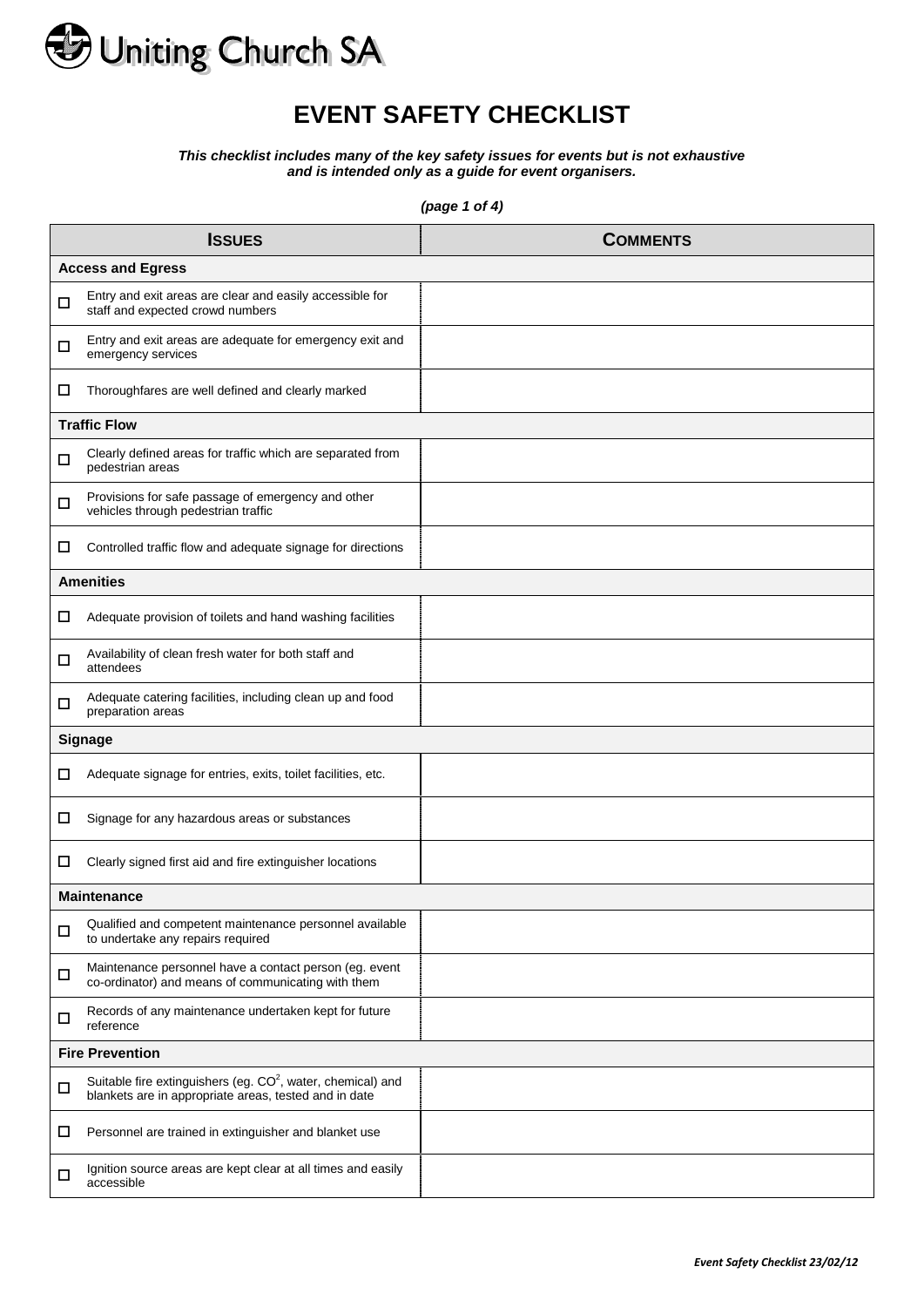|                                                                         | <b>ISSUES</b>                                                                                                                                                                              | <b>COMMENTS</b> |  |  |  |
|-------------------------------------------------------------------------|--------------------------------------------------------------------------------------------------------------------------------------------------------------------------------------------|-----------------|--|--|--|
| <b>Emergency Procedures</b>                                             |                                                                                                                                                                                            |                 |  |  |  |
| □                                                                       | Emergency response plan in place – including<br>communication and transport for medical assistance                                                                                         |                 |  |  |  |
| □                                                                       | Emergency response team trained to carry out plan                                                                                                                                          |                 |  |  |  |
| □                                                                       | Current site maps available to all staff, emergency services<br>and other relevant parties                                                                                                 |                 |  |  |  |
|                                                                         | <b>First Aid</b>                                                                                                                                                                           |                 |  |  |  |
| □                                                                       | First Aid stations are suitably located, clearly signed and<br>easily accessible for everyone                                                                                              |                 |  |  |  |
| □                                                                       | First Aid facilities are adequate for the type of event being<br>held                                                                                                                      |                 |  |  |  |
| □                                                                       | Good means of communication provided between event<br>personnel and first aid stations                                                                                                     |                 |  |  |  |
|                                                                         | Permits, Licensing and Registration (including, but not limited to)                                                                                                                        |                 |  |  |  |
| $\Box$                                                                  | LPG/dangerous goods storage                                                                                                                                                                |                 |  |  |  |
| □                                                                       | Mobile plant (forklifts, cherry pickers, etc) are only<br>operated by licensed or certified operators                                                                                      |                 |  |  |  |
| $\Box$                                                                  | Scaffolding more than four meters in height erected and<br>dismantled by person certified to do so                                                                                         |                 |  |  |  |
| □                                                                       | Fireworks are only provided and used by pyrotechnicians<br>licensed by SafeWork SA                                                                                                         |                 |  |  |  |
| □                                                                       | Amusement Structures (including inflatable structures)<br>- see 'Amusement Structures" below                                                                                               |                 |  |  |  |
|                                                                         | <b>Staging and Platforms</b>                                                                                                                                                               |                 |  |  |  |
| ◻                                                                       | All seating, main stages, corporate boxes, overpasses and<br>fences are signed off by a certified rigger or scaffolder. An<br>engineer to provide signed certificate prior to usage.       |                 |  |  |  |
| □                                                                       | A person erecting scaffolding more than four metres in<br>height must hold a National Certificate of Competency<br>(Scaffolding) in order to erect and dismantle                           |                 |  |  |  |
| $\Box$                                                                  | Platforms are continuously monitored, particularly in<br>extreme weather conditions                                                                                                        |                 |  |  |  |
| □                                                                       | Adequate access and egress around all staging and<br>platforms for event patrons and emergency services                                                                                    |                 |  |  |  |
|                                                                         | Amusement Structures (including inflatable structures - see next section)                                                                                                                  |                 |  |  |  |
| □                                                                       | Amusement structures are not used or operated unless a<br>current Certificate of Registration issued by SafeWork SA<br>provided (Interstate registrations are not acceptable in SA)        |                 |  |  |  |
| □                                                                       | All structures have current Certificate of Inspection issued<br>by a professional engineer and qualified electrician                                                                       |                 |  |  |  |
| □                                                                       | Appropriate space and suitable ground surface is allocated<br>for each ride, including access and egress for patrons                                                                       |                 |  |  |  |
| □                                                                       | There is appropriate fencing surrounding rides                                                                                                                                             |                 |  |  |  |
| $\Box$                                                                  | There is appropriate soft-fall area for inflatable structures                                                                                                                              |                 |  |  |  |
| Inflatable Structures (in addition to Amusement Structures - see above) |                                                                                                                                                                                            |                 |  |  |  |
| □                                                                       | A thorough check of inflatable structure and accessories is<br>carried out prior to use (ensuring all anchor points, ropes &<br>stakes or ballast are undamaged and fit for continual use. |                 |  |  |  |
| ш                                                                       | All tie down ropes attached to the device are fastened to<br>adequate anchorages and there is adequate soft-fall area<br>and appropriate fencing                                           |                 |  |  |  |
| □                                                                       | Operator monitors prevailing wind conditions                                                                                                                                               |                 |  |  |  |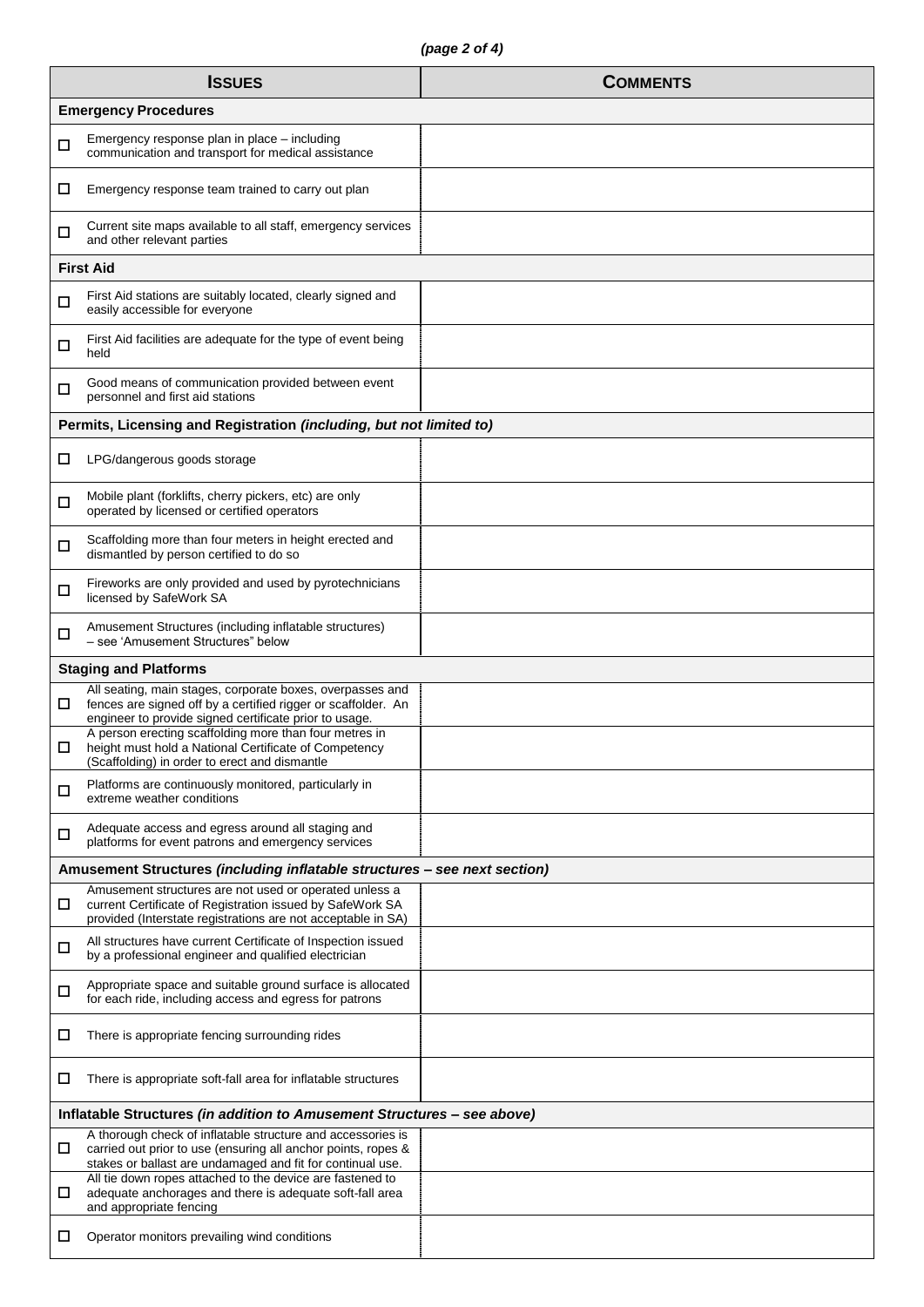|   | <b>ISSUES</b>                                                                                                                     | <b>COMMENTS</b> |  |  |  |
|---|-----------------------------------------------------------------------------------------------------------------------------------|-----------------|--|--|--|
|   | <b>Staff, Volunteer and Contractor Training</b>                                                                                   |                 |  |  |  |
| □ | Staff and volunteers are adequately inducted and trained<br>about the event (site specific)                                       |                 |  |  |  |
| □ | Copies of applications, memos and any training records<br>are kept                                                                |                 |  |  |  |
| □ | Contractors are given a relevant, site-specific induction<br>regarding the event                                                  |                 |  |  |  |
| □ | Contractors provide detailed information on safe operating<br>procedures and a current Insurance Certificate of Currency          |                 |  |  |  |
|   | <b>Electrical</b>                                                                                                                 |                 |  |  |  |
| □ | Residual circuit devices (RCDs) are used where required,<br>including all hand held electrical appliances and tools               |                 |  |  |  |
| □ | All portable electrical equipment including leads are tested<br>(at minimum 12 monthly) - tagging is also recommended             |                 |  |  |  |
| □ | Adequate protection of the public from electric shock and<br>any trip hazards from cords are minimised                            |                 |  |  |  |
| □ | All leads, plugs, etc. are protected from weather and other<br>environmental conditions (eg. water)                               |                 |  |  |  |
| □ | Evidence of electrical safety can be provided upon request<br>from an authorised person (eg. tagging or documentation)            |                 |  |  |  |
|   | <b>Utilities/Site Services</b>                                                                                                    |                 |  |  |  |
| □ | Location of all site underground services<br>(power/gas/mains/etc) and overhead powerlines identified                             |                 |  |  |  |
| □ | Relevant maintenance and event personnel have maps<br>and are aware of locations                                                  |                 |  |  |  |
|   | Lighting                                                                                                                          |                 |  |  |  |
| □ | Adequate natural or artificial lighting provided for setting<br>up, conducting and dismantling the event                          |                 |  |  |  |
| □ | Portable lighting is tested and in date                                                                                           |                 |  |  |  |
| ப | Suitable emergency lighting is available                                                                                          |                 |  |  |  |
|   | <b>Ladders</b>                                                                                                                    |                 |  |  |  |
| □ | Ladders are well maintained and suitable for the type of<br>work being undertaken (eg. electrical – approved ladders<br>only)     |                 |  |  |  |
| □ | Assessments of whether work is suitable for a ladder<br>(eg. can the person maintain three points of contact?)                    |                 |  |  |  |
| □ | Assistance of a second person is provided where required                                                                          |                 |  |  |  |
|   | <b>Work at Heights</b>                                                                                                            |                 |  |  |  |
| □ | Right type of equipment is used for the job (eg. ladder,<br>cherry picker, scissor lift)                                          |                 |  |  |  |
| □ | Only certified operators are used if cranes or elevated<br>work platforms (EWPs) are required                                     |                 |  |  |  |
| □ | Evidence of compliance can be provided upon request<br>from an authorised person (eg. log books and Certificate of<br>Competency) |                 |  |  |  |